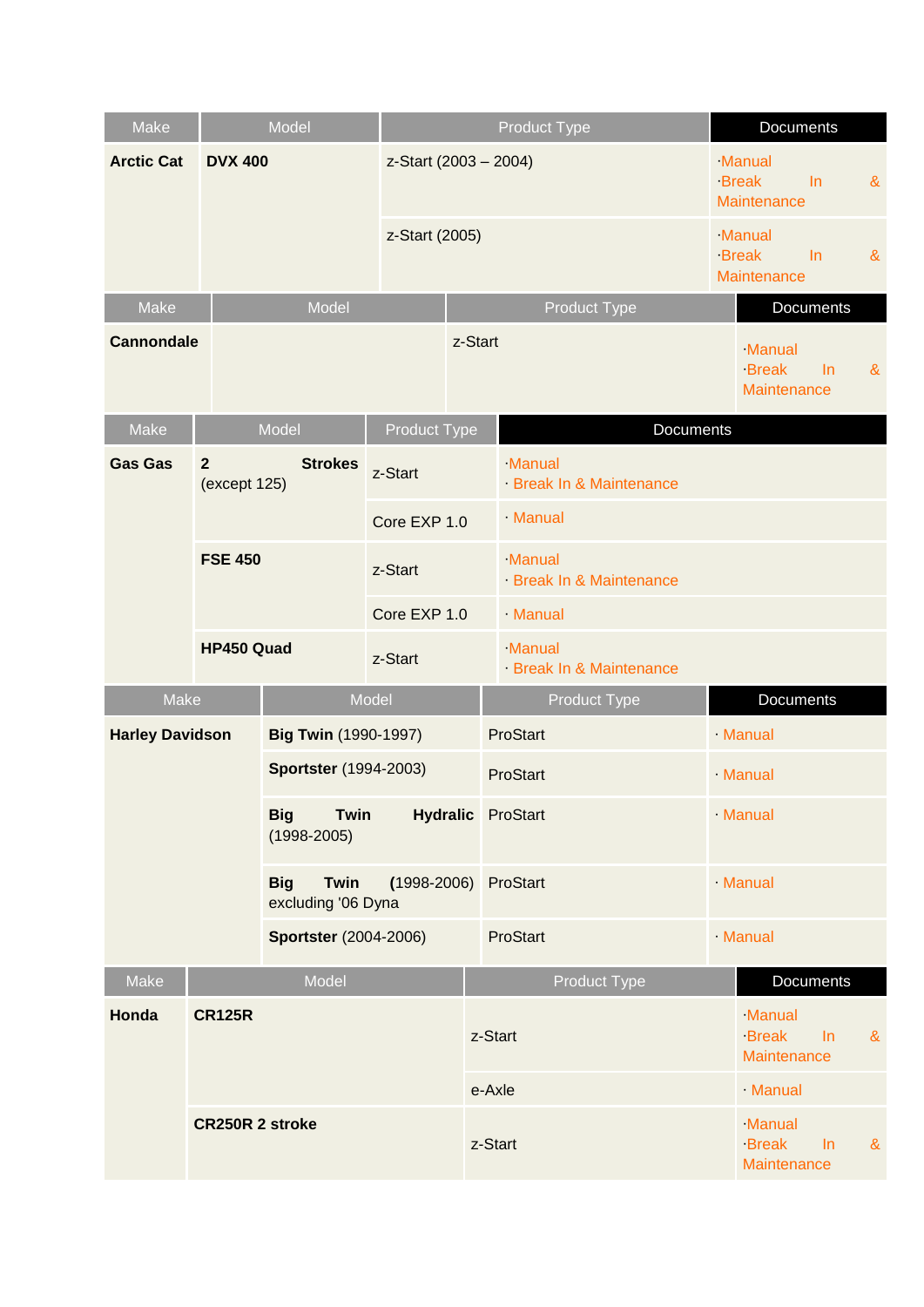|                 |                                |                        |         | Core EXP 1.0                                | Manual                                |       |          |
|-----------------|--------------------------------|------------------------|---------|---------------------------------------------|---------------------------------------|-------|----------|
|                 |                                |                        | e-Axle  |                                             | Manual                                |       |          |
|                 | <b>CRF250R</b>                 |                        |         | z-Start                                     | Manual<br><b>Break</b><br>Maintenance | $\ln$ | $\alpha$ |
|                 |                                |                        |         | Core EXP 1.0                                | Manual                                |       |          |
|                 |                                |                        | e-Axle  |                                             | Manual                                |       |          |
|                 | <b>CRF250X</b>                 |                        | z-Start |                                             | Manual<br><b>Break</b><br>Maintenance | $\ln$ | $\alpha$ |
|                 |                                |                        |         | Core EXP 1.0                                | Manual                                |       |          |
|                 |                                |                        | e-Axle  |                                             | Manual                                |       |          |
|                 | <b>CRF450R</b>                 |                        | z-Start |                                             | Manual<br><b>Break</b><br>Maintenance | $\ln$ | $\alpha$ |
|                 |                                |                        | Core    | <b>EXP</b><br>purchased before 11/1/09 ONLY | 1.0 Manual                            |       |          |
|                 |                                |                        |         | Core EXP 1.0                                | Manual                                |       |          |
|                 |                                |                        | e-Axle  |                                             | Manual                                |       |          |
|                 | <b>CRF450X</b>                 |                        | z-Start |                                             | Manual<br><b>Break</b><br>Maintenance | $\ln$ | $\alpha$ |
|                 |                                |                        | Core    | <b>EXP</b><br>purchased before 11/1/09 ONLY | 1.0 Manual                            |       |          |
|                 |                                |                        |         | Core EXP 1.0                                | Manual                                |       |          |
|                 |                                |                        | e-Axle  |                                             | Manual                                |       |          |
|                 | <b>CR500R</b><br><b>XR650R</b> |                        |         | z-Start                                     | Manual<br><b>Break</b><br>Maintenance | $\ln$ | $\alpha$ |
|                 |                                |                        |         | z-Start                                     | Manual<br><b>Break</b><br>Maintenance | In    | $\alpha$ |
|                 | TRX450 Quad                    |                        |         | z-Start                                     | Manual<br><b>Break</b><br>Maintenance | In    | $\alpha$ |
| Make            | Model                          | Product<br><b>Type</b> |         | Documents                                   |                                       |       |          |
| <b>Husaberg</b> | 350/400/501                    | z-Start                |         | Manual                                      |                                       |       |          |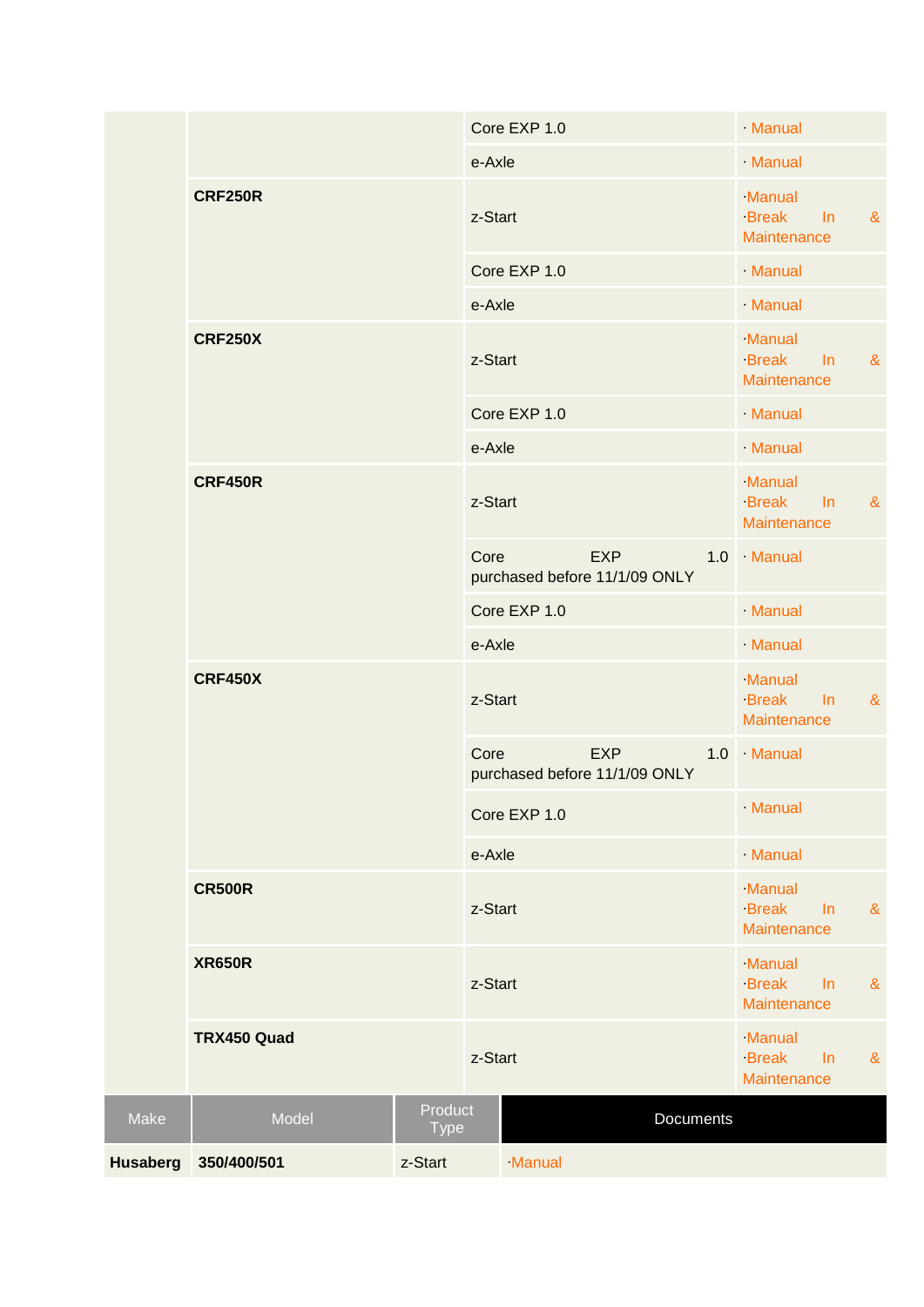|                 |                                      |                       |                                                              | Break In & Maintenance           |
|-----------------|--------------------------------------|-----------------------|--------------------------------------------------------------|----------------------------------|
|                 | 390/400/450/<br>501/550/570          |                       | z-Start                                                      | Manual<br>Break In & Maintenance |
|                 |                                      |                       | Core<br>1.0<br>purchased<br>before<br>11/1/09<br><b>ONLY</b> | EXP · Manual                     |
|                 |                                      |                       | Core<br>1.0                                                  | $EXP$ · Manual                   |
| Make            | Model                                |                       | Product<br><b>Type</b>                                       | Documents                        |
|                 | Husqvarna TE/TC 250                  |                       | z-Start                                                      | Manual<br>Break In & Maintenance |
|                 |                                      |                       | 1.0                                                          | Core EXP Manual                  |
|                 | <b>TE/TC</b><br>450/510;<br>2 stroke | <b>WR250</b>          | z-Start                                                      | Manual<br>Break In & Maintenance |
|                 |                                      |                       | 1.0                                                          | Core EXP Manual                  |
|                 |                                      |                       |                                                              |                                  |
| Make            | Model                                |                       | <b>Product Type</b>                                          | Documents                        |
| <b>Kawasaki</b> | <b>KX65</b>                          | z-Start               |                                                              | Manual<br>Break In & Maintenance |
|                 | <b>KX250</b>                         | z-Start               |                                                              | Manual<br>Break In & Maintenance |
|                 |                                      | e-Axle                |                                                              | Manual                           |
|                 | <b>KX250F</b>                        | z-Start               |                                                              | Manual<br>Break In & Maintenance |
|                 |                                      |                       | Core EXP 1.0                                                 | Manual                           |
|                 |                                      | e-Axle                |                                                              | Manual                           |
|                 | <b>KX450F</b>                        | z-Start               |                                                              | Manual<br>Break In & Maintenance |
|                 |                                      | before<br><b>ONLY</b> | purchased<br>11/1/09                                         | Core EXP 1.0   Manual            |
|                 |                                      |                       | Core EXP 1.0                                                 | Manual                           |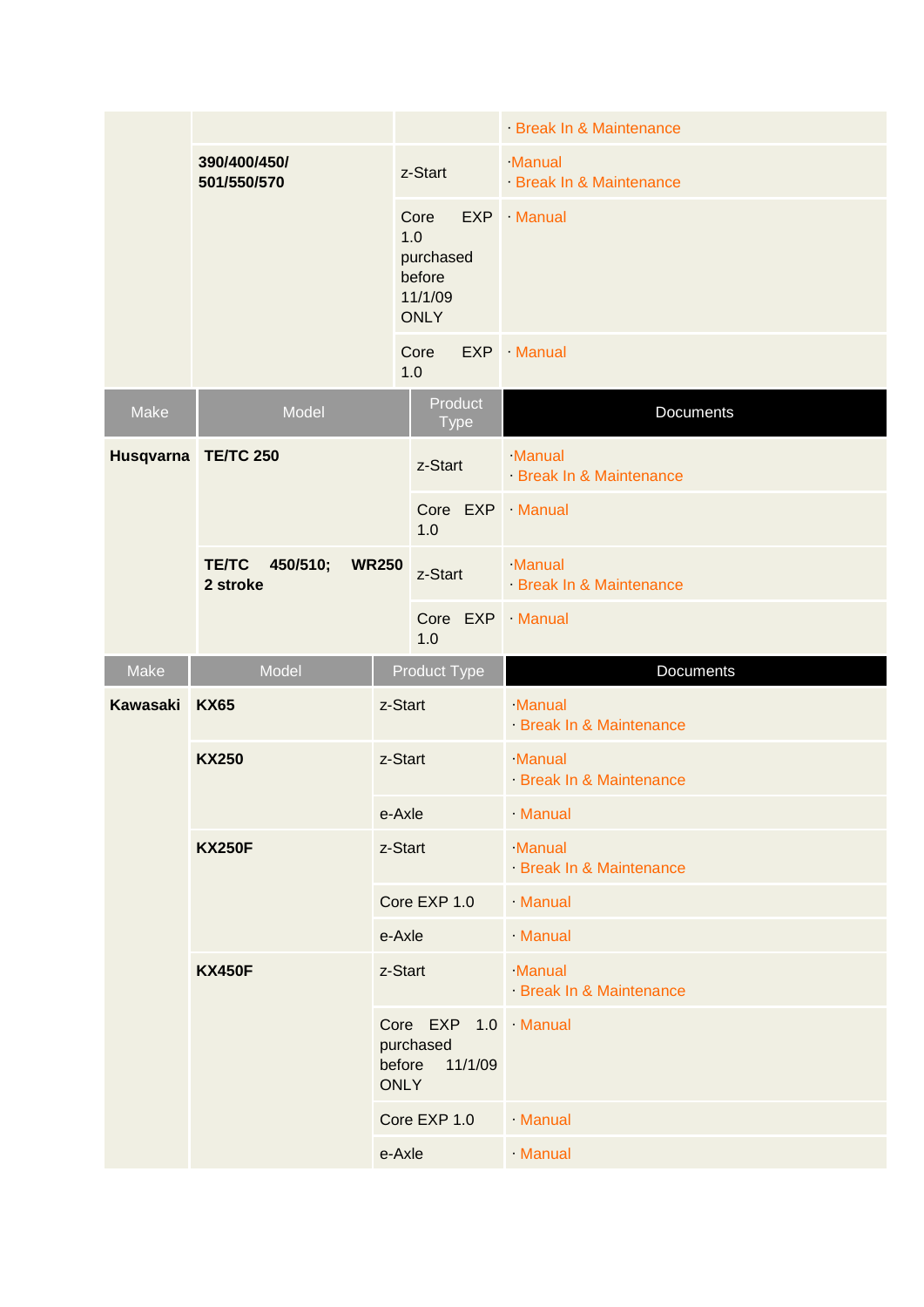|            | <b>KLX400</b>           | z-Start                                                              | Manual<br>Break In & Maintenance |
|------------|-------------------------|----------------------------------------------------------------------|----------------------------------|
|            | <b>KLX450R</b>          | Core EXP 1.0 Manual<br>purchased<br>before<br>11/1/09<br><b>ONLY</b> |                                  |
|            |                         | Core EXP 1.0                                                         | Manual                           |
|            | KFX400 Quad             | z-Start (2003 - Manual<br>2004)                                      | Break In & Maintenance           |
|            |                         | z-Start (2005)                                                       | Manual<br>Break In & Maintenance |
| Make       | Model                   | <b>Product Type</b>                                                  | Documents                        |
| <b>KTM</b> | 65                      | z-Start                                                              | Manual<br>Break In & Maintenance |
|            | 125/200                 | z-Start                                                              | Manual<br>Break In & Maintenance |
|            |                         | e-Axle                                                               | Manual                           |
|            | 250/300/380<br>2 stroke | z-Start<br>03<br>(except<br>250SX)                                   | Manual<br>Break In & Maintenance |
|            |                         | z-Start<br>03<br>(inluding<br>250SX)                                 | Manual<br>Break In & Maintenance |
|            |                         | Core EXP 1.0 Manual<br>purchased<br>before 11/1/09<br><b>ONLY</b>    |                                  |
|            |                         | Core EXP 1.0                                                         | Manual                           |
|            |                         | $(2000 -$<br>e-Axle<br>02)                                           | Manual                           |
|            |                         | e-Axle (2003+)                                                       | Manual                           |
|            | RFS 400/450/525         | z-Start (2000 -<br>2001)                                             | <b>Manual</b>                    |
|            |                         | z-Start (2002)                                                       | Manual                           |
|            |                         | z-Start (2003 - Manual<br>2005)                                      |                                  |
|            |                         | z-Start (2006)                                                       | Manual                           |
|            | 250 4-stroke            | z-Start                                                              | Manual<br>Break In & Maintenance |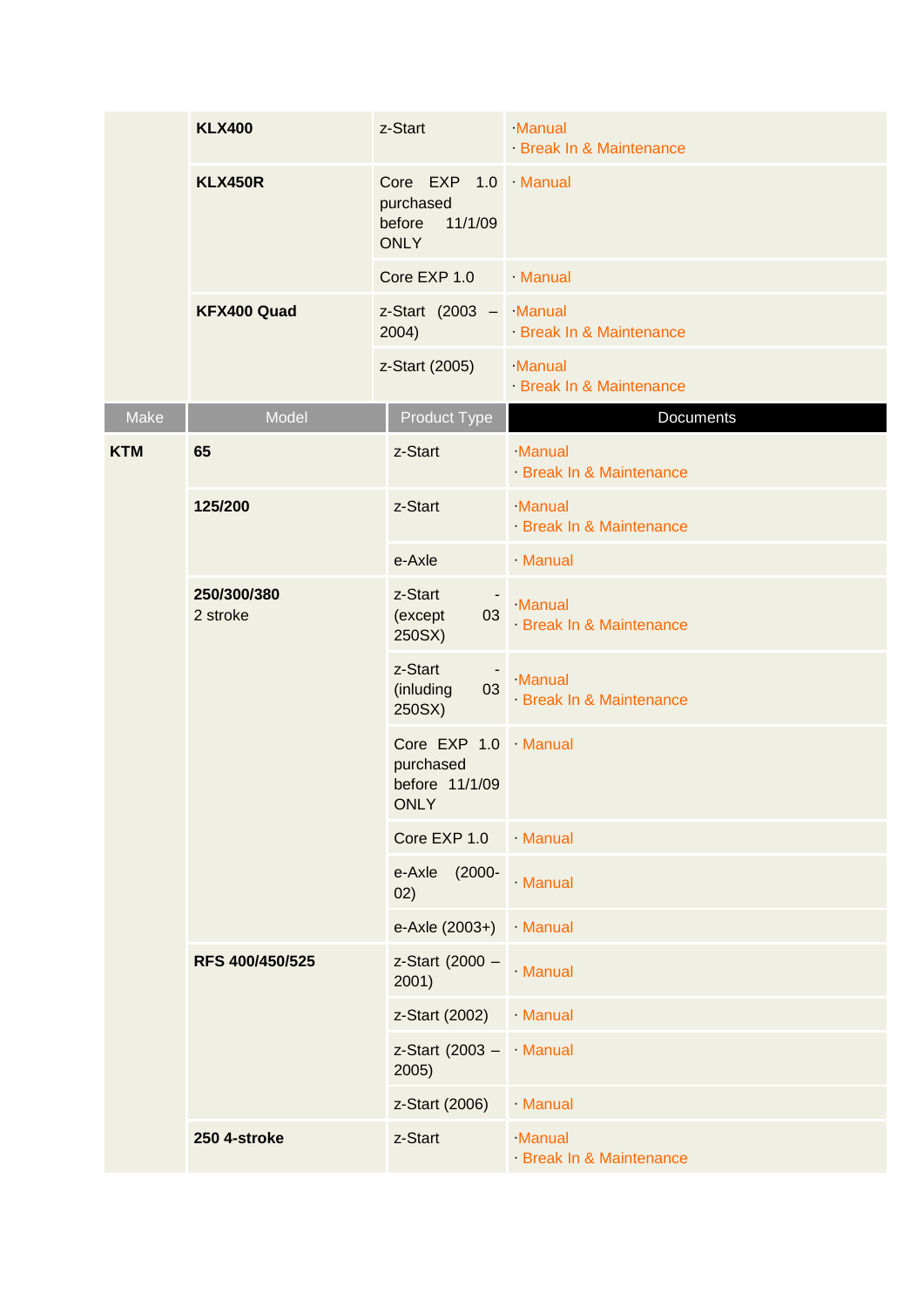|                |                                  |              | Core EXP 1.0 Manual                                        |                                                                                                                                |
|----------------|----------------------------------|--------------|------------------------------------------------------------|--------------------------------------------------------------------------------------------------------------------------------|
|                | 450/505 SX-F                     |              | Core EXP 1.0<br>purchased<br>before 11/1/09<br><b>ONLY</b> | Manual                                                                                                                         |
|                |                                  |              | Core EXP 1.0                                               | Manual                                                                                                                         |
|                | 400/450/525 XC/XC-W              | z-Start      |                                                            | Manual<br>Break In & Maintenance                                                                                               |
|                | 450/530 EXC-R/XCR-W              |              | Core EXP 1.0<br>purchased<br>before 11/1/09<br><b>ONLY</b> | Manual                                                                                                                         |
|                |                                  | Core EXP 1.0 |                                                            | Manual                                                                                                                         |
|                | 400/625/640<br><b>LC4 Engine</b> |              | z-Start Pro<br>$(1998 - 2008)$                             | Safety Warnings<br>Installation Guide<br>Break-in & Maintenance Guide<br>Tuning Guide<br>Tuning Chart<br>Parts Fiche: RMS-630A |
| Make           | Model                            |              | Product<br><b>Type</b>                                     | <b>Documents</b>                                                                                                               |
| <b>Polaris</b> | <b>Predator 500</b>              |              | z-Start                                                    | Manual<br>Break In & Maintenance                                                                                               |
|                | Outlaw 450/500/525               |              | z-Start<br>$(500 \text{ only})$                            | - Manual<br>Break In & Maintenance                                                                                             |
| Make           | Model                            |              | Product<br><b>Type</b>                                     | <b>Documents</b>                                                                                                               |
| <b>Suzuki</b>  | <b>RM65</b>                      |              | z-Start                                                    | Manual<br>Break In & Maintenance                                                                                               |
|                | RM125/250 2-stroke               |              | e-Axle                                                     | Manual                                                                                                                         |
|                | <b>RM250</b>                     |              | z-Start                                                    | Manual<br>Break In & Maintenance                                                                                               |
|                | <b>RMZ250</b>                    |              | z-Start                                                    | Manual<br>Break In & Maintenance                                                                                               |
|                |                                  |              | e-Axle                                                     | Manual                                                                                                                         |
|                | <b>DRZ400</b>                    |              | z-Start                                                    | Manual<br>Break In & Maintenance                                                                                               |
|                |                                  |              |                                                            |                                                                                                                                |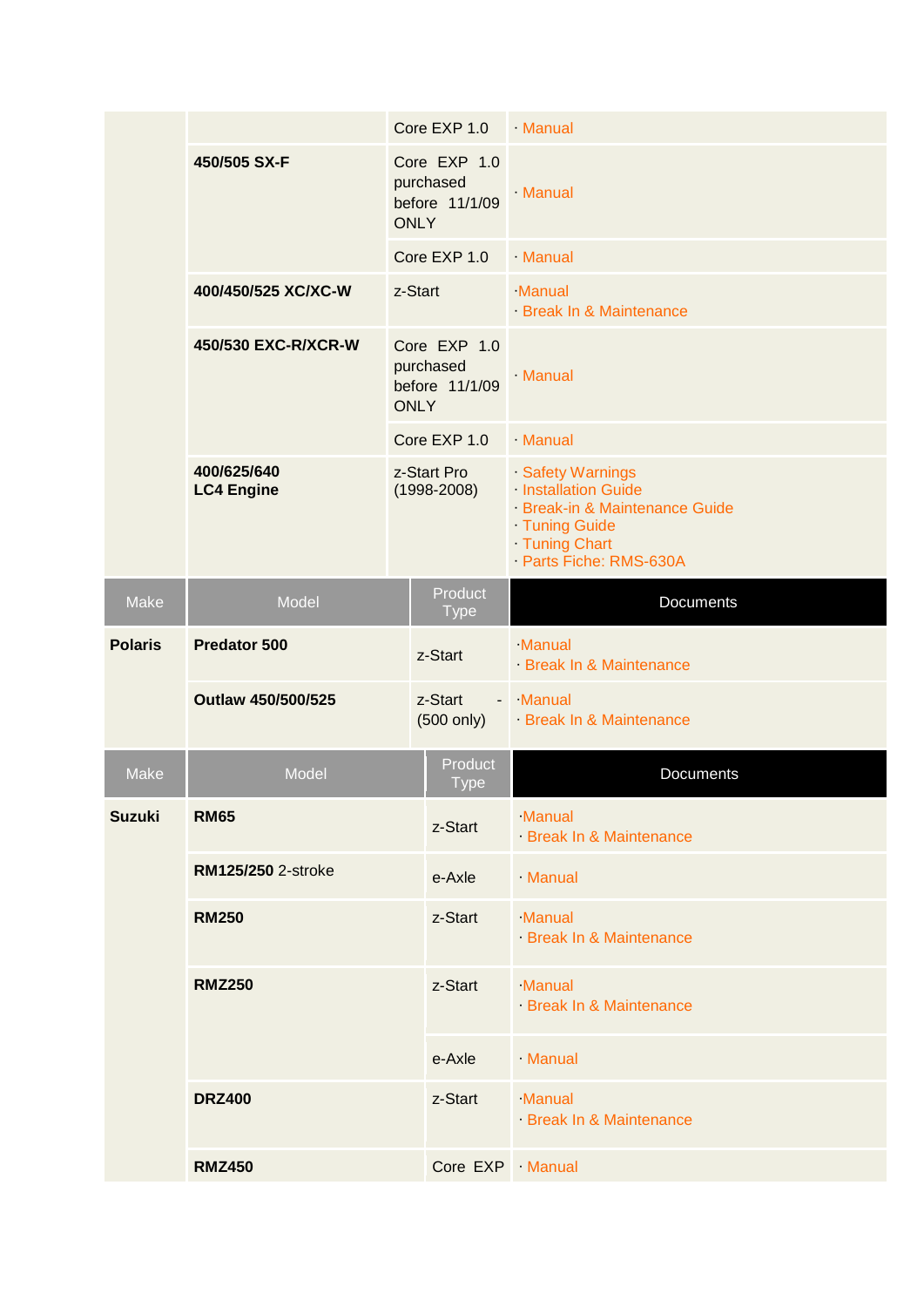|        |                 | 1.0<br>purchased<br>before<br>11/1/09<br><b>ONLY</b>       |                                    |
|--------|-----------------|------------------------------------------------------------|------------------------------------|
|        |                 | Core EXP · Manual<br>1.0                                   |                                    |
|        |                 | z-Start                                                    | Manual<br>Break In & Maintenance   |
|        | Z400 Quad       | z-Start<br>(2003)<br>2004)                                 | Manual<br>- Break In & Maintenance |
|        |                 | z-Start<br>(2005)                                          | Manual<br>Break In & Maintenance   |
|        | LTR450 Quad     | z-Start                                                    | Manual<br>Break In & Maintenance   |
| Make   | Model           | Product<br><b>Type</b>                                     | Documents                          |
| Yamaha | <b>YZ125</b>    | z-Start                                                    | Manual<br>Break In & Maintenance   |
|        | <b>YZ250</b>    | Core EXP · Manual<br>1.0<br>purchased<br>before<br>11/1/09 |                                    |
|        |                 | <b>ONLY</b>                                                |                                    |
|        |                 | Core EXP · Manual<br>1.0                                   |                                    |
|        |                 | z-Start                                                    | Manual<br>Break In & Maintenance   |
|        |                 | e-Axle                                                     | Manual                             |
|        | YZ/WR250F       | z-Start                                                    | Manual<br>Break In & Maintenance   |
|        |                 | e-Axle                                                     | Manual                             |
|        | <b>YZ/WR400</b> | z-Start                                                    | Manual<br>Break In & Maintenance   |